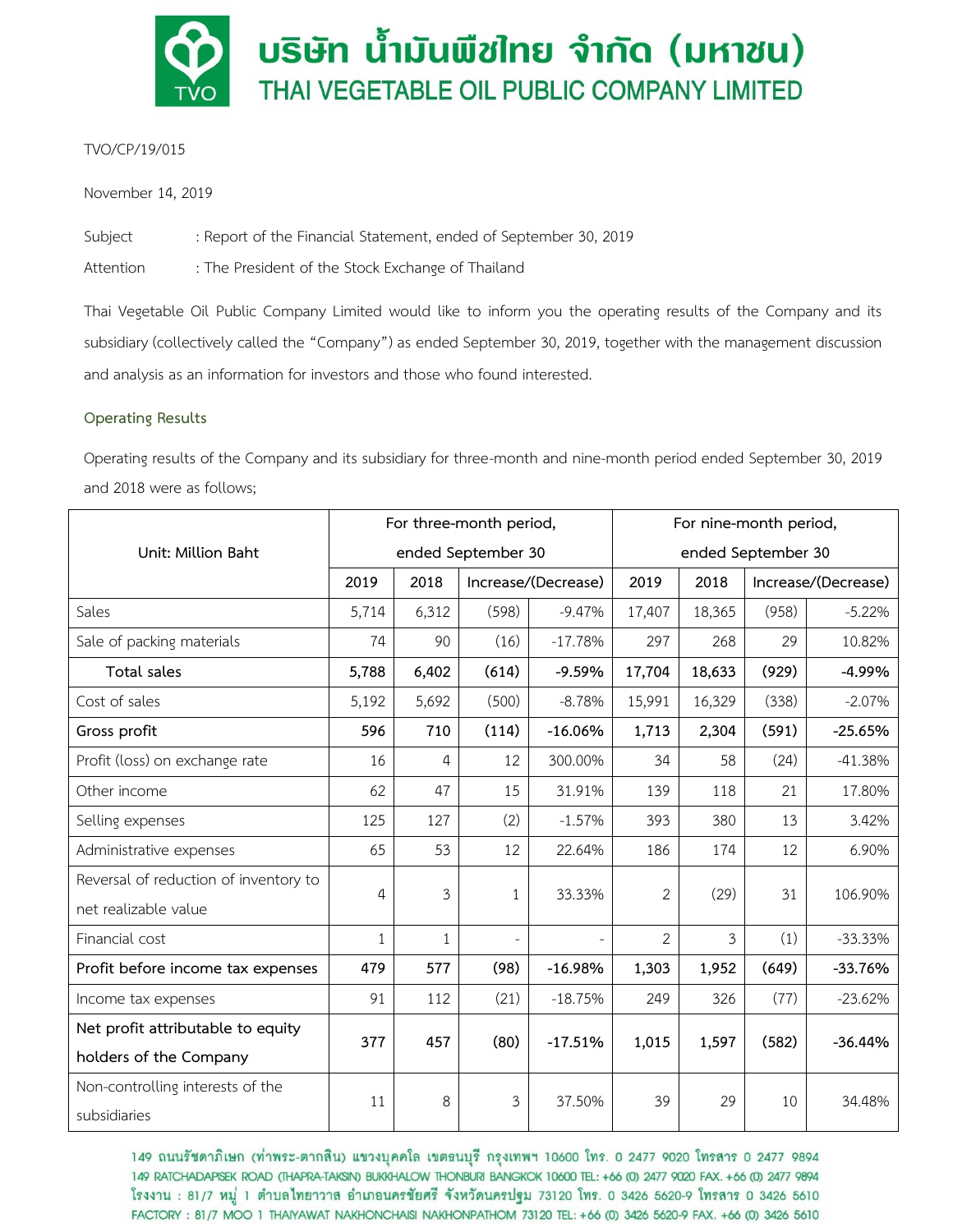In the third quarter of 2019, the Company and its subsidiary had a net profit Baht 377 million, decreased by Bath 80 million or 17.51% from Baht 457 million when compared to the same quarter of 2018. The main reasons were;

## **1. Sales Revenues**

The Company and its subsidiary had total sales revenue of Baht 5,788 million, decreased by Baht 614 million or down by 9.59% from Baht 6,402 million when compared to the same quarter last year. The revenue from sales of products was Baht 5,714 million, decreased by Baht 598 million or down by 9.47% from Baht 6,312 million in the same quarter last year, and the revenue from sales of packaging materials was Baht 74 million, decreased by Baht 16 million or down by 17.78% from Baht 90 million in the same quarter last year. The details were as follows;

- **Revenue from sales of soybean meal and other animal feed ingredients** decreased from the same quarter last year, mainly driven by softened domestic soybean meal prices which followed international market prices lower. However, the Company managed to increase sales volume of soybean meal and other animal feed ingredients by more than 6% when compared to the same quarter last year. The African Swine Fever (ASF) has been spreading in the neighboring countries and caused customers to be more cautious about the biosecurity of soybean meal that they procured, thus customers increased their purchase order of soybean meal from the Company since they were confident that the Company had placed great importance to the prevention of ASF. Biosecurity systems have been implemented to transportation process such as spraying disinfectant on tires and wheels of every truck and vehicle entering and leaving the factories, as well as taking care of all staffs in the production lines and the factory area to make sure that the Company's products are ASF free.
- **Revenue from sales of refined soybean oil** dropped from the same quarter last year. Even though the sale volumes of refined soybean oil decreased only slightly, but ample level of domestic palm oil inventory had pressured domestic soybean oil and palm oil prices from increasing along with the higher international market prices. Moreover, an intense price competition in vegetable oil market was another factor that pressured the sales in this quarter. However, the government had just announced B10 mandate to replace the current B7 for transportation sector, which will be effective on 1 January 2020. Given the higher biodiesel mandate, domestic palm oil inventory is expected to come back down to normal level within 6 months which will help elevate palm oil prices and also lend support to soybean oil prices.
- **Revenue from sales of packaging materials** decreased from the same quarter last year, due to less purchase order from customers in juices sector and vegetable oil sector. However, the sales volume of bottled oil of the Company has not decease.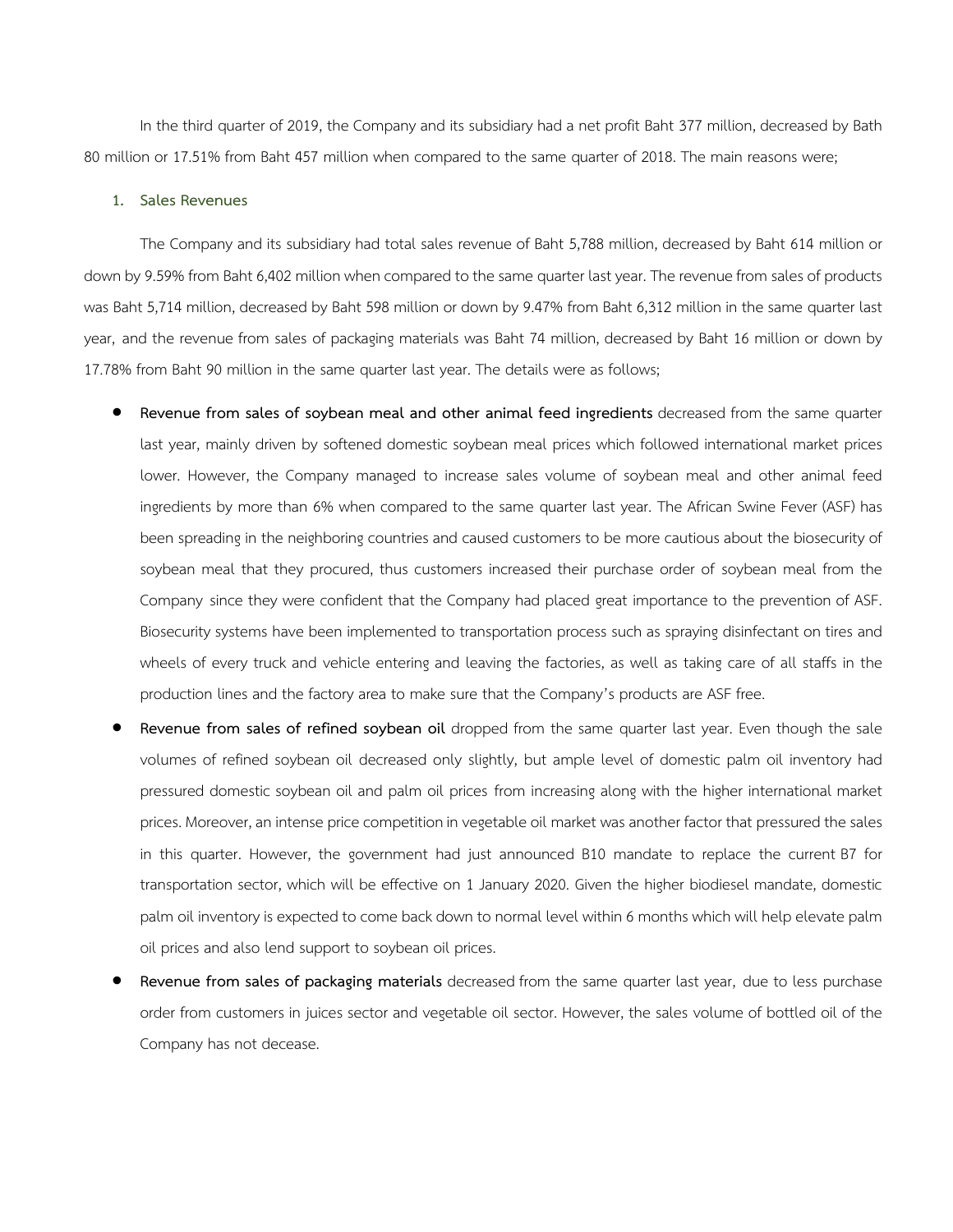### **2. Cost of Sales and Gross Profits**

The Company and its subsidiary's cost of sales was Baht 5,192 million, decreased by Baht 500 million or 8.78% from Baht 5,692 million when compared to the same quarter of 2018. The main reasons were;

- **Cost of Sales and Gross Profits of the Company:** The cost of sales of the Company decreased in accordance with raw material soybean cost which dropped more than 7% when compared to the same period last year, the main reason was the intensifying U.S.-China trade negotiation especially after the U.S. announced addition tariffs on \$200 billion worth of goods import from China from the rate of 10% to 25%. The worsened Trade War caused soybean and soybean meal prices in international market to weaken, resulted in lower Sale revenue from soybean meal and animal feed ingredients in the domestic market. As a result, the Company's gross profit was down from Baht 684 million to Baht 563 million, decreased by Baht 121 million or down by 17.69% when compare to the same quarter last year. However, the Company's gross profit increased by Bath 92 million or up by 19.53% when compared to the previous quarter.
- **Cost of Sales and Gross Profits of the Company's subsidiary:** Cost of sales of the Company's subsidiary decreased mainly from the decline of raw materials (plastic resin) price which continued from early 2019, led to higher gross profit and gross profit margin when compared to the same quarter last year.

#### **3. Gain on Exchange Rate**

The Company was able to managed and hedged against exchange rate risk, which resulted in a net gain on exchange rate totaling Baht 16 million in the third quarter of 2019. The gain was an aggregate of a realized gain on exchange rate of Baht 12 million and unrealized gain on Mark-to-Market (MTM) of Baht 4 million.

### **4. Selling and Administrative Expenses**

The Company and its subsidiary's selling expenses was Baht 125 million, dropped by Baht 2 million or down by 1.57% from Baht 127 million when compared to the same quarter last year due to a decrease of transportation and export expenses in accordance with the Company's sale revenues.

Administrative Expenses was Baht 65 million, increased by Baht 12 million or 22.64% from Baht 53 million when compared to the same quarter last year, due to an increase of wages and salaries expense as well as charity donation.

## **5. Reversal of reduction of inventory to net realizable value**

In the third quarter of 2019, the Company recorded a reversal loss reduction of inventory to net realized value received Baht 4 million in some product items which increased by Bath 1 million or up by 33.33% from Baht 3 million when compared to the same quarter last year.